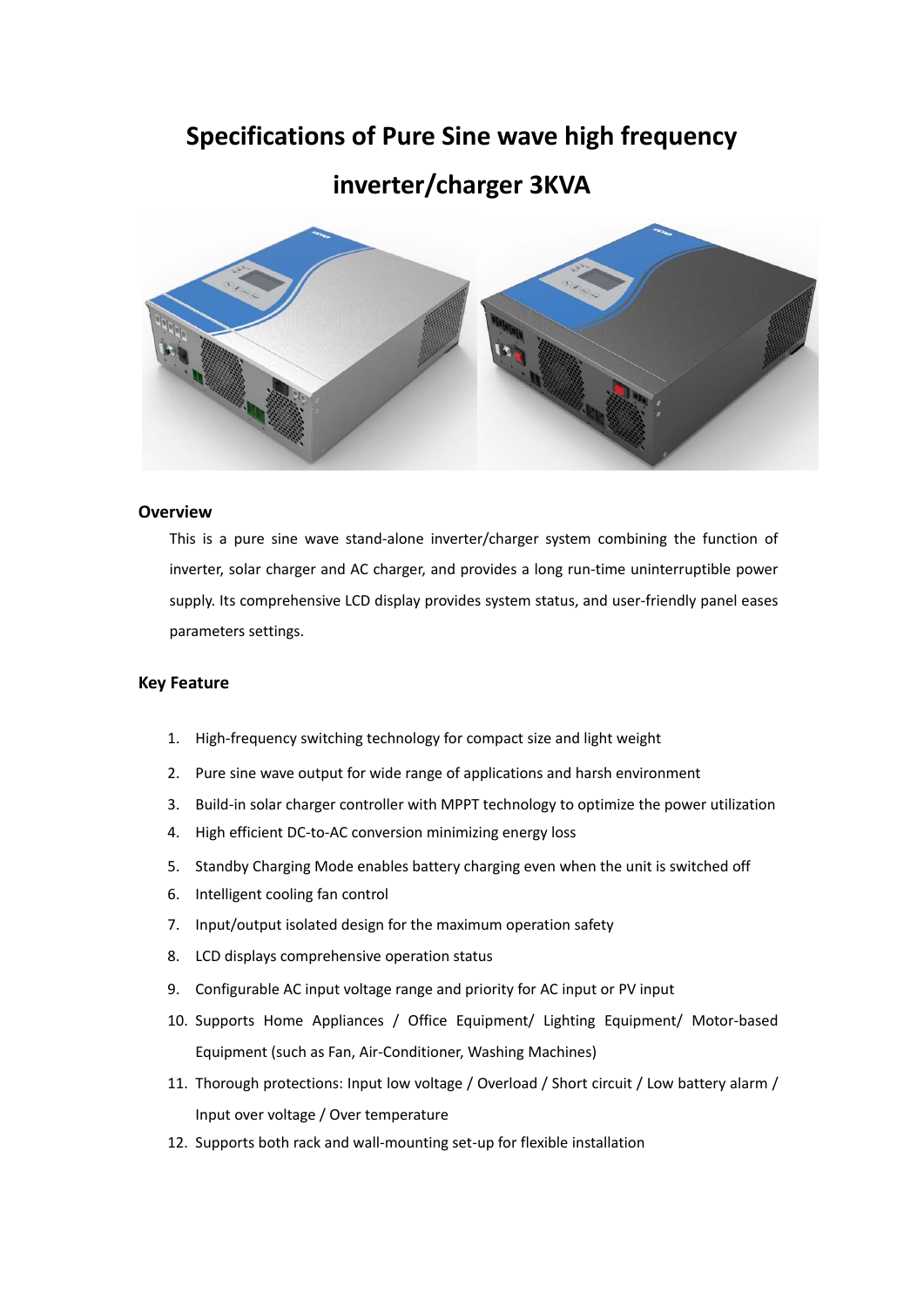#### **SPECIFICATIONS**

| MODEL           | <b>Spirit 3KVA+SCC</b> |
|-----------------|------------------------|
| <b>CAPACITY</b> | 2.4KW/3000VA           |

# Table 1 Line Mode Specifications

| <b>INPUT</b>                |                                           |
|-----------------------------|-------------------------------------------|
| Input Voltage Waveform      | Sinusoidal (utility or generator)         |
| Nominal Input Voltage       | 230Vac                                    |
|                             | 170Vac $\pm$ 7V(UPS)                      |
| Low Loss Voltage            | 90Vac $\pm$ 7V (Appliances)               |
|                             | 180Vac±7V (UPS)                           |
| Low Loss Return Voltage     | 100Vac±7V (Appliances)                    |
| High Loss Voltage           | 280Vac±7V                                 |
| High Loss Return Voltage    | 270Vac±7V                                 |
| Max AC Input Voltage        | 300Vac                                    |
| Nominal Input Frequency     | 50Hz / 60Hz (Auto detection)              |
| Low Loss Frequency          | 40±1Hz                                    |
| Low Loss Return Frequency   | $42+1Hz$                                  |
| <b>High Loss Frequency</b>  | $65 \pm 1$ Hz                             |
| High Loss Return Frequency  | 63±1Hz                                    |
| <b>OUTPUT</b>               |                                           |
| <b>Output Short Circuit</b> | <b>Circuit Breaker</b>                    |
| Protection                  |                                           |
| Efficiency (Line Mode)      | >95% (Rated R load, battery full charged) |
| <b>Transfer Time</b>        | 10ms typical (UPS)                        |
|                             | 20ms typical (Appliances)                 |
| Output power derating:      | O/P Power                                 |
| When AC input voltage drops |                                           |
| to 180V, the output power   | 3KVA/2.4KW                                |
| will be derated.            | 1.5KVA/1.2KW                              |
|                             |                                           |
|                             | 280V AC I/P V<br>90V<br>180V              |
|                             |                                           |

# Table 2 Inverter Mode Specifications

| <b>INVERTER MODEL</b>     | 3KVA           |
|---------------------------|----------------|
| <b>Rated Output Power</b> | 3KVA/2.4KW     |
| <b>OUTPUT</b>             |                |
| Output Voltage Waveform   | Pure Sine Wave |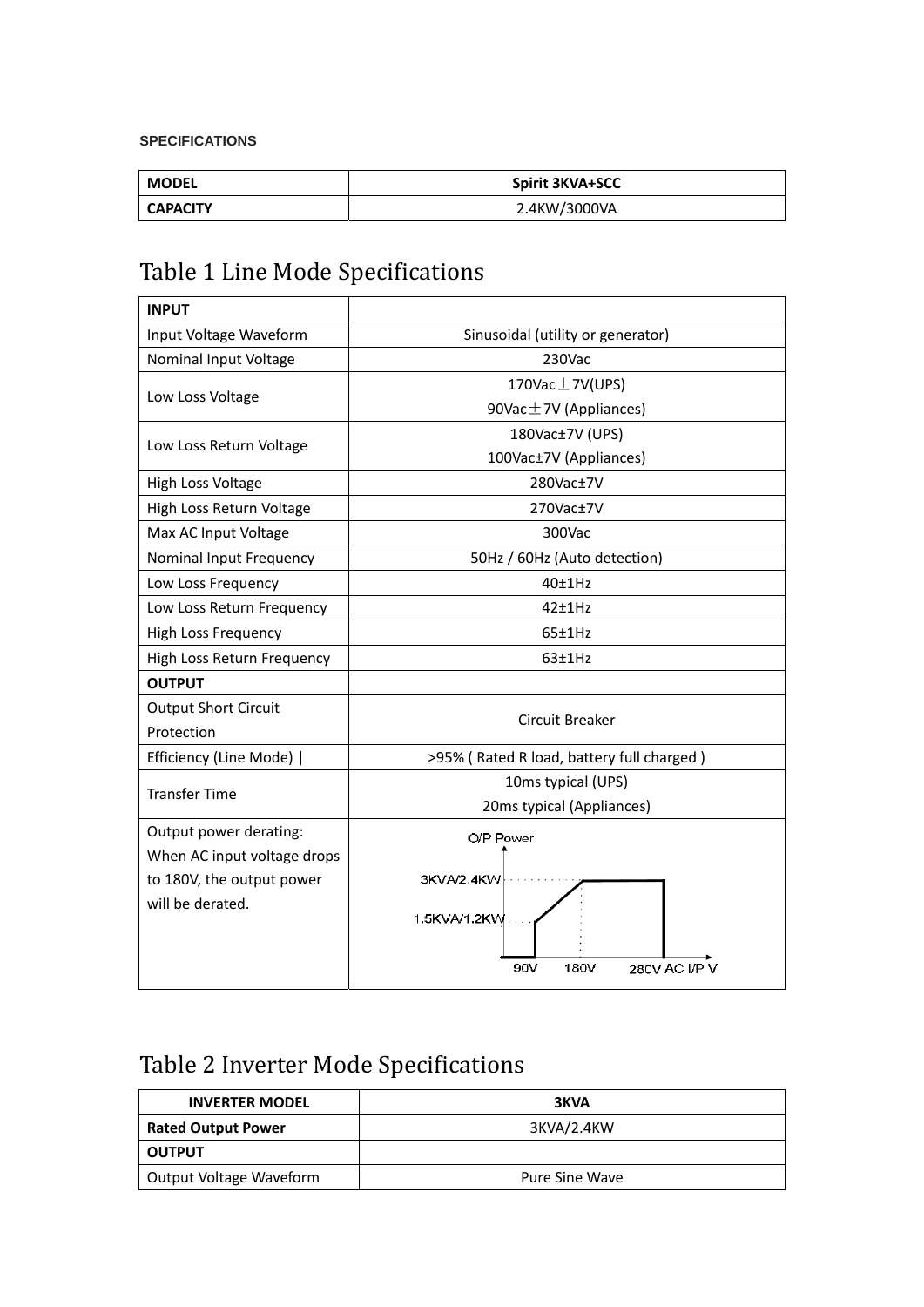| <b>Output Voltage Regulation</b> | 230Vac±5%                         |
|----------------------------------|-----------------------------------|
| <b>Output Frequency</b>          | 50Hz                              |
| Peak Efficiency                  | 93%                               |
| <b>Overload Protection</b>       | 5s@>150% load; 10s@110%~150% load |
| <b>Surge Capacity</b>            | 2* rated power for 5 seconds      |
| Nominal DC Input Voltage         | 24Vdc                             |
| <b>INPUT</b>                     |                                   |
| Cold Start Voltage               | 23.0Vdc                           |
| Low DC Warning Voltage           | 23.0Vdc                           |
| $@$ load < 50%                   |                                   |
| @ load > 50%                     | 22.0Vdc                           |
| Low DC Warning Return            |                                   |
| Voltage                          | $23.5$ Vdc                        |
| $@$ load < 50%                   | 23.0Vdc                           |
| @ load > 50%                     |                                   |
| Low DC Cut-off Voltage           | 21.5Vdc                           |
| @ load < 50%                     |                                   |
| @ load > 50%                     | 21.0Vdc                           |
| High DC Recovery Voltage         | 32Vdc                             |
| High DC Cut-off Voltage          | 33Vdc                             |
| No Load Power Consumption        | $<$ 25W                           |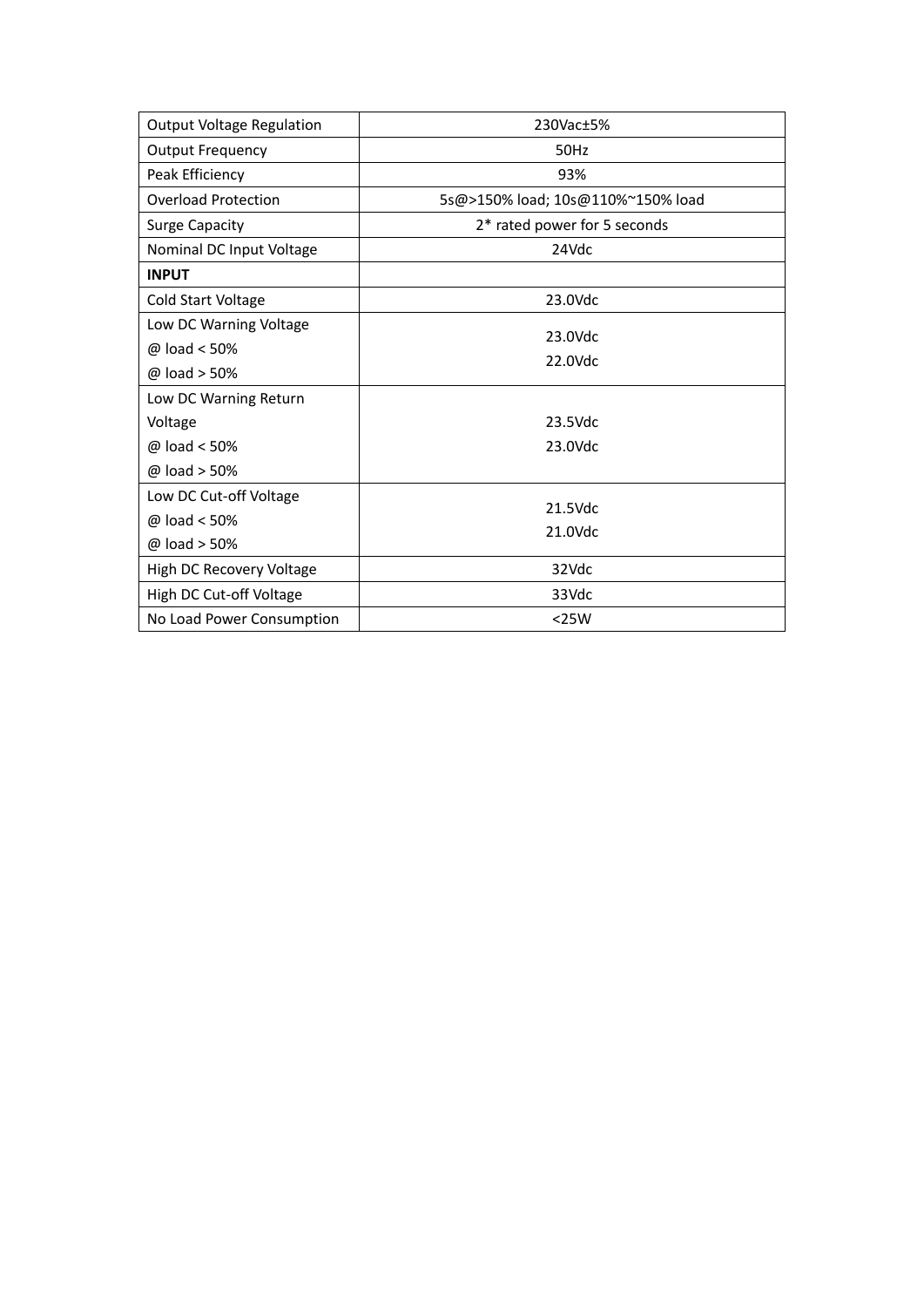|                                    | <b>Utility Charging Mode</b>    |                                                                                                                                                                                                                                                                                   |                     |  |  |
|------------------------------------|---------------------------------|-----------------------------------------------------------------------------------------------------------------------------------------------------------------------------------------------------------------------------------------------------------------------------------|---------------------|--|--|
|                                    | <b>INVERTER MODEL</b>           | <b>3KVA</b>                                                                                                                                                                                                                                                                       |                     |  |  |
| Charging Algorithm                 |                                 | 3-Step                                                                                                                                                                                                                                                                            |                     |  |  |
|                                    | AC Charging Current             | 25Amp (@Vi/p=230Vac)                                                                                                                                                                                                                                                              |                     |  |  |
| (Max)                              |                                 |                                                                                                                                                                                                                                                                                   |                     |  |  |
| <b>Bulk</b>                        | Flooded                         | 29.2                                                                                                                                                                                                                                                                              |                     |  |  |
|                                    | Battery                         |                                                                                                                                                                                                                                                                                   |                     |  |  |
| Chargin                            | AGM/                            | 28.2                                                                                                                                                                                                                                                                              |                     |  |  |
| g                                  | Gel                             |                                                                                                                                                                                                                                                                                   |                     |  |  |
| Voltage                            | Battery                         |                                                                                                                                                                                                                                                                                   |                     |  |  |
| <b>Floating Charging</b>           |                                 | 27Vdc                                                                                                                                                                                                                                                                             |                     |  |  |
| Voltage                            |                                 |                                                                                                                                                                                                                                                                                   |                     |  |  |
| Charging Curve                     |                                 | Battery Voltage, per cell<br>Charging Current, %<br>2.43Vdc<br>Voltage<br>2.35vdc<br>T <sub>0</sub><br>T1<br>$T1=10*T0$ , minimum $10$<br>Current<br>minutes, maximum<br>8hours<br>Bulk<br>Maintenance<br>Absorption<br>(Constant<br>(Constant voltage)<br>(Floating)<br>Current) | 100%<br>50%<br>Time |  |  |
|                                    | <b>MPPT Solar Charging Mode</b> |                                                                                                                                                                                                                                                                                   |                     |  |  |
| <b>Charging Current</b>            |                                 | 40Amp                                                                                                                                                                                                                                                                             |                     |  |  |
| PV Array MPPT                      |                                 | 30-80Vdc                                                                                                                                                                                                                                                                          |                     |  |  |
| Voltage Range                      |                                 |                                                                                                                                                                                                                                                                                   |                     |  |  |
| Max. PV Array                      |                                 |                                                                                                                                                                                                                                                                                   |                     |  |  |
| Open Circuit                       |                                 | 100Vdc                                                                                                                                                                                                                                                                            |                     |  |  |
| Voltage                            |                                 |                                                                                                                                                                                                                                                                                   |                     |  |  |
| Max Charging                       |                                 |                                                                                                                                                                                                                                                                                   |                     |  |  |
| Current                            |                                 | 60 Amp                                                                                                                                                                                                                                                                            |                     |  |  |
| (AC charger plus<br>solar charger) |                                 |                                                                                                                                                                                                                                                                                   |                     |  |  |

# Table 3 Charge Mode Specifications